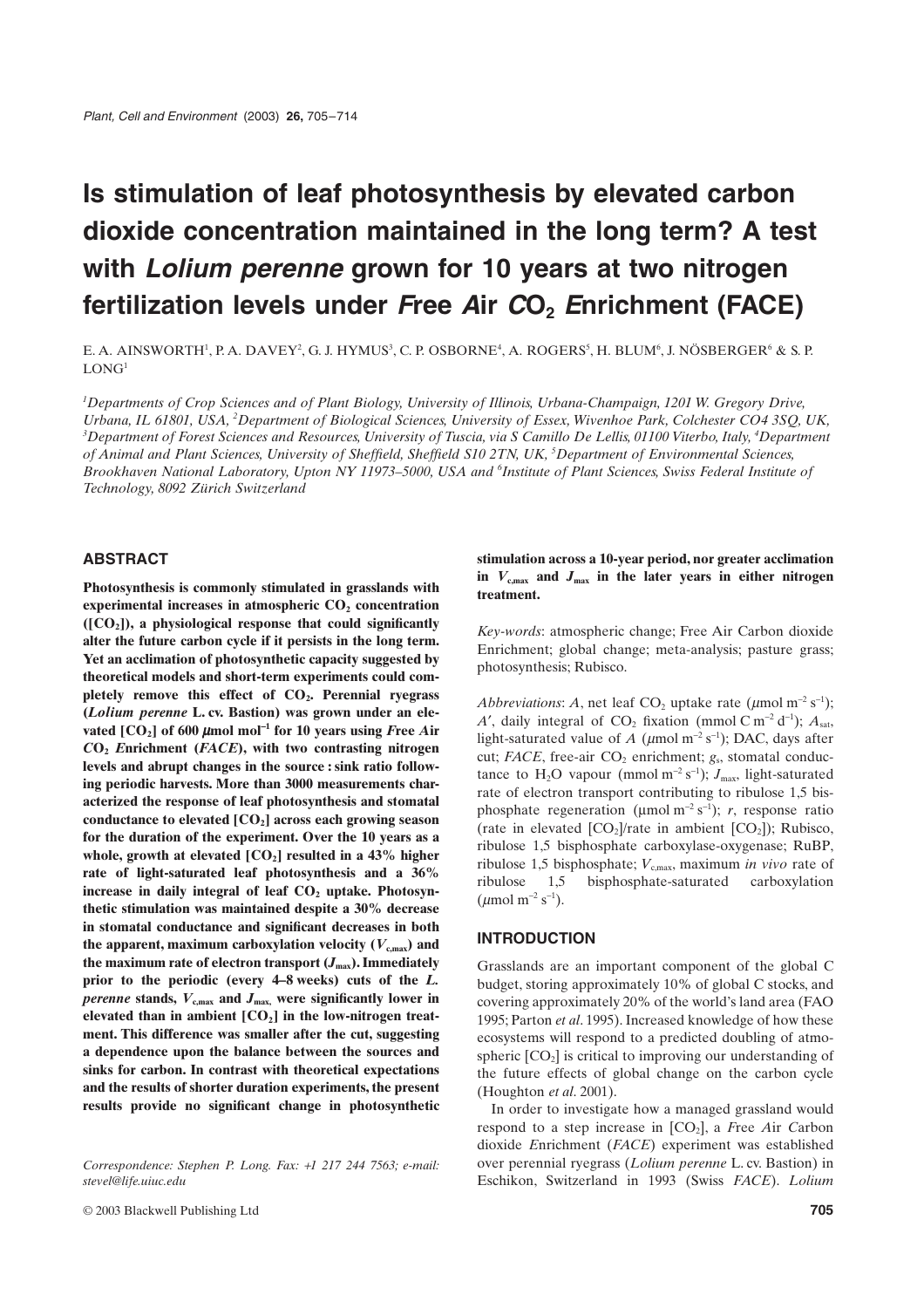*perenne* is an important and often dominant component of temperate, managed grasslands and understanding its response to the effects of elevated  $[CO<sub>2</sub>]$  is of global economic and environmental concern. Unlike other fumigation methodologies, *FACE* technology allows plants to be grown in elevated  $[CO<sub>2</sub>]$  without altering the microclimate (Hendrey *et al*. 1999; McLeod & Long 1999). *Lolium. perenne*, like all pasture species, is adapted to defoliation, fertilization, and regrowth cycles that quickly alter carbon source and sink capacities. In the Swiss *FACE* experiment, *L. perenne* was managed as a frequently cut pasture crop at both low- and high-N supply (Hebeisen, Lüscher & Nösberger 1997a).

The mechanism underlying the stimulation of  $C_3$  photosynthesis in elevated  $[CO_2]$  is understood (Long & Drake 1992), and an increase in photosynthetic  $CO<sub>2</sub>$  uptake rate  $(A)$  in elevated  $[CO_2]$  is well-documented (Bowes 1993; Drake, González Meier & Long 1997; Wand *et al*. 1999). Changes in the response of photosynthesis to elevated [CO2] will impact 'down-stream' processes and to a large extent modulate responses at the whole plant and stand level. For this reason, measurements of *A* in studies examining the response of plants to growth in elevated  $[CO<sub>2</sub>]$  are routinely made. However, in many studies, only a 'snapshot' view of *A* at a given point in time is reported and uncertainty over the long-term response of *A* remains.

The Swiss *FACE* experiment has provided a unique opportunity to examine the long-term response of photosynthesis in a managed pasture to elevated  $[CO<sub>2</sub>]$ . Nitrogen treatments and different management practices provided a further opportunity to study the combined effects of elevated  $[CO<sub>2</sub>]$  and alterations in C and N source : sink relations. The loss of photosynthetic capacity in elevated  $[CO<sub>2</sub>]$ , largely attributable to a loss of Rubisco (Rogers & Humphries 2000), is observed in the field (Osborne *et al*. 1998; Rogers *et al*. 1998; Davey *et al*. 1999; Hymus *et al*. 2002; Rogers & Ellsworth 2002), and is more readily observed when plants are grown with a low N supply or in conditions where growth may become sink-limited (Farrar & Williams 1991; Rogers *et al*. 1998). Woodrow (1994) demonstrated that because photosynthetic efficiency is enhanced in elevated  $[CO_2]$ , plants could attain the same levels of  $A$  as plants grown in current  $[CO_2]$  with less Rubisco, suggesting that acclimation may not preclude stimulation in *A*. The prevailing view is that perennial systems will respond to elevated  $[CO_2]$  in the short term, but that the response for grasslands will be short-lived (Roumet *et al*. 2000); Luo & Reynolds (1999) suggested a period of 9.6 years for high- and low-productivity grasslands. We examined these theories in the Swiss *FACE* experiment and tested the following predictions: (1) stimulation of photosynthesis is maintained throughout the duration of the experiment; (2) acclimation of photosynthesis, observed as reduced carboxylation capacity, does not negate a stimulation of photosynthetic C uptake in elevated  $[CO_2]$ ; (3) acclimation of photosynthesis will be more pronounced under N-limiting conditions and under conditions where the source : sink ratio is high; and (4) increasing the relative

sink strength of the swards by periodic harvests will alleviate photosynthetic acclimation.

# **MATERIALS AND METHODS**

# **Experimental site and plant growth conditions**

The Swiss *FACE* site was located at Eschikon, Switzerland  $(8°41′$  E, 47°27′ N), 550 m above sea level. Three blocks, each consisting of two, 18-m-diameter, circular rings, one fumigated to 600  $\mu$ mol mol<sup>-1</sup> [CO<sub>2</sub>] and one control (nonfumigated 360  $\mu$ mol mol<sup>-1</sup>), were established in 1993. The fumigated and control areas were at least 100 m apart to prevent contamination in control areas. The  $CO<sub>2</sub>$  enrichment lasted for the entire growing period, from March to November Fumigation began when mean air temperature reached a threshold of 5 ∞C, and ended when air temperatures were below that threshold. The pasture is dormant during the period of the year when temperatures are below 5 ℃ and often is covered by snow. The site and experiment have been described in detail previously (Zanetti *et al*. 1996; Hebeisen *et al*. 1997b).

*Lolium perenne* L. cv. Bastion was sown in monocultures  $(2.8 \text{ m} \times 1.9 \text{ m}$  plots with 3.2 g seed m<sup>-2</sup>) in August 1992. From 1993 to 1995, swards that were formed from the sowing were either cut frequently (six times per year in 1993, eight times in 1994, 1995) or infrequently (four times). Because the latter swards deteriorated, the infrequently cut plots were re-seeded in 1996. All plots were cut five times per year from 1996 to 2002. Swards were always cut to a height of 5 cm, simulating the levels used in harvesting of a grass crop. Within each CO<sub>2</sub> treatment, *L. perenne* monocultures were grown under both low and high N fertilization treatments, applied as  $NH<sub>4</sub>NO<sub>3</sub>$ . The low N treatment was  $10 \text{ g m}^{-2} \text{ year}^{-1}$  in 1993 and  $14 \text{ g m}^{-2} \text{ year}^{-1}$  from 1994 to 2002, whereas the high N treatment was 42 g  $m^{-2}$  year<sup>-1</sup> in 1993, and 56 g  $m^{-2}$  year<sup>-1</sup> thereafter. The procedure for N fertilization application has been described in detail in Zanetti *et al*. (1996) and Daepp *et al*. (2000).

# **Photosynthetic gas exchange**

Measurements of leaf gas exchange were made *in situ* every 2 to 3 h through the diurnal period (from dawn until after dusk), using an open gas-exchange system incorporating a  $CO<sub>2</sub>/H<sub>2</sub>O$  vapour IR gas analyser (version 1.4, CIRAS 1: PP Systems, Hitchin, UK; version LCA 4: ADC Ltd, Hoddesdon UK; or Li-6400: LiCor Inc., Lincoln, NE, USA). Measurements of  $A$  were taken at growth  $[CO_2]$ (360  $\mu$ mol mol<sup>-1</sup> for control and 600  $\mu$ mol mol<sup>-1</sup> for *FACE*) on fully expanded leaves at the top of the canopy. Leaves were oriented approximately horizontally so the leaf cuvette was maintained in a horizontal position. The cuvette was clamped onto the leaf, 5 cm from the axis. These precautions minimized the effect of leaf angle on light (*Q*) and developmental variation between leaves. All measurements were taken at incident *Q*, temperature, and vapour pressure deficit. Table 1 specifies the environmental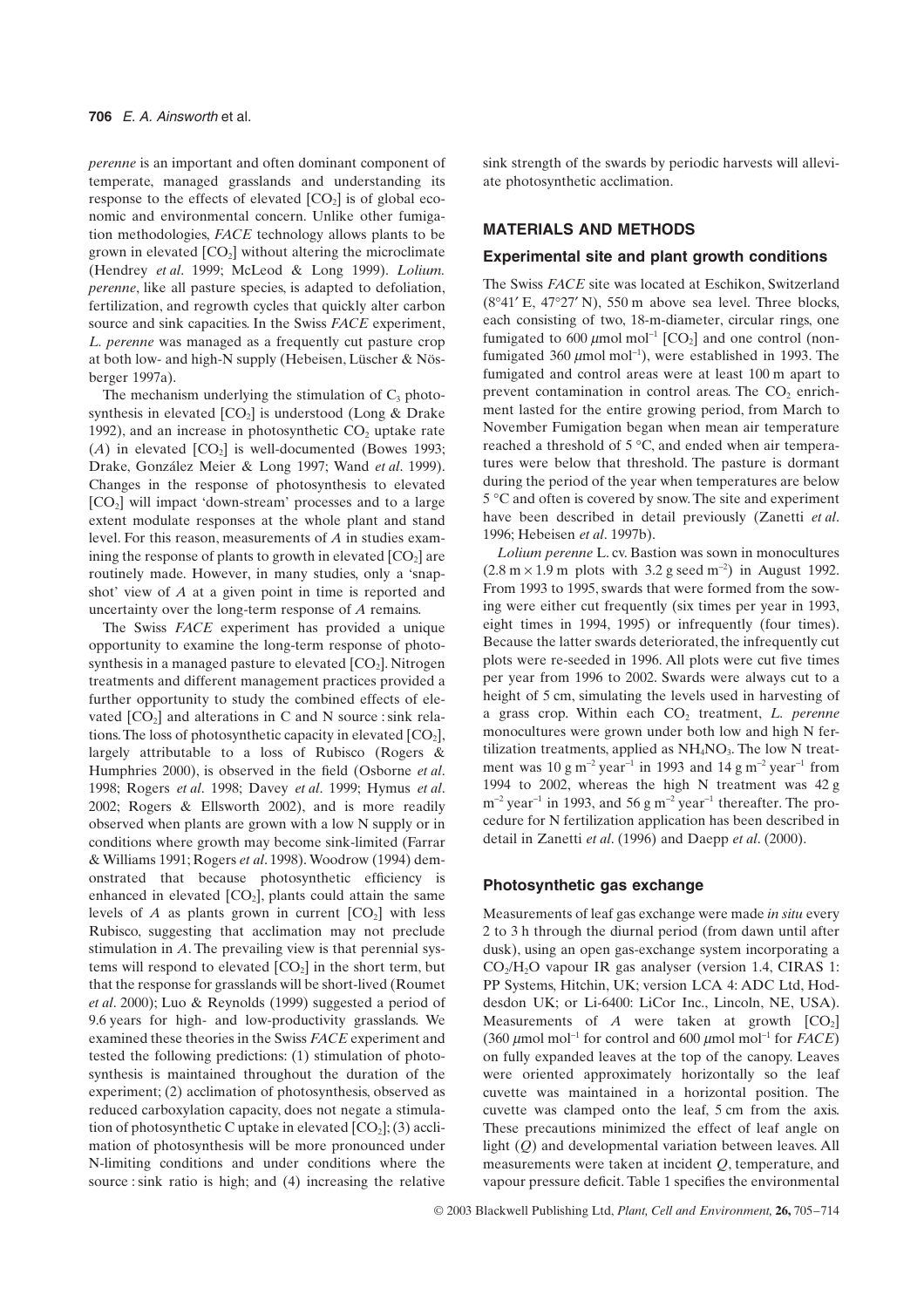**Table 1.** The dates of diurnal photosynthesis measurements and the meteorological data, daily mean temperature, total daily global radiation, and precipitation describing those dates are listed. The cutting regime (number of harvests per season) of the measured plot, the number of days following the preceding cut, and the percentage change in *A'* are described

| Date              | Temperature<br>$(^{\circ}C)$ | Global radiation<br>$(MJ \, m^{-2})$ | Precipitation<br>(mm) | Cutting<br>regime | Days<br>after cut | $%$ change in $A'$ |         |
|-------------------|------------------------------|--------------------------------------|-----------------------|-------------------|-------------------|--------------------|---------|
|                   |                              |                                      |                       |                   |                   | High N             | Low N   |
| 2 August 1993     | 20.5                         | 24.50                                | $\overline{0}$        | 6                 | 19                | 30.7               | 38.4    |
| 23 June 1994      | 19.9                         | 27.06                                | $\Omega$              | 8                 | 10                | 36.5               | 37.5    |
| 25 June 1994      | 21.6                         | 24.91                                | 0.2                   | 4                 | 40                | $-0.3$             | $-12.3$ |
| 22 July 1994      | 20.8                         | 25.79                                | $\Omega$              | $\overline{4}$    | 10                | 50.0               | 34.2    |
| 28 July 1994      | 21.8                         | 21.36                                | 15.0                  | 8                 | 16                | 66.9               | 100.4   |
| 24 May 1995       | 19.4                         | 21.46                                | $\overline{0}$        | 8                 | 9                 | 36.0               | 42.9    |
| 20 June 1995      | 20.8                         | 28.00                                | $\overline{0}$        | 8                 | 8                 | 27.5               | 41.6    |
| 9 July 1995       | 22.6                         | 26.54                                | $\Omega$              | 8                 | 27                | 47.4               | 49.9    |
| 18 October 1995   | 13.0                         | 8.59                                 | 0.5                   | 8                 | 16                | 54.0               | 50.7    |
| 2 July 1996       | 12.5                         | 9.74                                 | $\overline{0}$        | 5                 | 8                 | 49.2               | 46.1    |
| 14 July 1996      | 20.6                         | 26.13                                | $\overline{0}$        | 5                 | 20                | 60.5               | 52.0    |
| 25 June 1997      | 12.7                         | 18.85                                | $\overline{0}$        | 5                 | 11                | 30.5               | 34.4    |
| 2 July 1997       | 17.2                         | 22.84                                | 1.8                   | 5                 | 16                | 49.2               | 46.1    |
| 9 July 1997       | 17.7                         | 28.74                                | $\overline{0}$        | 5                 | 23                | 42.3               | 28.2    |
| 12 July 1997      | 18.6                         | 23.06                                | $\overline{0}$        | 5                 | 26                | 39.9               | 33.4    |
| 16 July 1997      | 18.5                         | 28.25                                | $\Omega$              | 5                 | 30                | 52.8               | 39.1    |
| 30 July 1997      | 19.9                         | 26.39                                | $\overline{0}$        | 5                 | 9                 | 40.0               | 41.4    |
| 10 August 1997    | 20.1                         | 26.37                                | $\overline{0}$        | 5                 | 20                | 60.5               | 52.0    |
| 19 August 1997    | 18.6                         | 20.47                                | $\overline{0}$        | 5                 | 29                | 50.2               | 37.2    |
| 23 September 2000 | 11.8                         | 16.35                                | $\Omega$              | 5                 | 26                | 43.2               | 27.6    |
| 28 April 2001     | 11.6                         | 18.01                                | 3.5                   | 5                 | $B^*$             | 16.8               | 4.2     |
| 24 May 2001       | 19.4                         | 21.46                                | $\overline{0}$        | 5                 | 13                | 27.9               | 33.0    |
| 9 May 2002        | 15.9                         | 19.05                                | $\overline{0}$        | 5                 | B                 | 25.0               | 30.5    |
| 20 May 2002       | 14.3                         | 29.59                                | $\overline{0}$        | 5                 | 7                 | 19.2               | 39.2    |

\*B: Diurnal response was measured before the first cut of the season.

conditions of the 25 d when diurnal photosynthesis measurements were taken and Fig. 1 shows typical diurnal response curves.

The response of  $A$  to changes in intercellular  $CO<sub>2</sub>$  concentration (*c*i) was measured under saturating or nearsaturating light  $(750-1250 \mu \text{mol m}^{-2} \text{ s}^{-1})$  on 78 different occasions covering the duration of the experiment (Fig. 2). Measurements were taken on attached leaves in the field before 1300 h and/or on overcast days (see Rogers *et al*. 1998), or in the laboratory on leaves cut, under water, before dawn on the day that they were measured. This ensured that the *A*/*c*i responses reflected the potential photosynthesis on the day of measurement, and were not affected by transient decreases that may result during the day due to photo-inhibition, water stress, or feedback inhibition due to carbohydrate accumulation and cytosolic  $P_i$ limitation. The maximum RuBP-saturated rate of carboxylation *in vivo*  $(V_{c,max})$  and the light-saturated potential rate of electron transport  $(J_{\text{max}})$  were calculated by fitting the equations of Farquhar, von Caemmerer & Berry (1980), following the procedure of Wullschleger (1993). Rates of  $CO<sub>2</sub>$  uptake at the growth  $CO<sub>2</sub>$  concentration equalled or exceeded the peak rates recorded at that temperature *in situ*, suggesting the procedures did not cause any loss of photosynthetic capacity. In measurements where temperature varied significantly, estimates of  $V_{c,max}$  and  $J_{max}$  were corrected to 25 ∞C, following the equations of McMurtrie & Wang (1993).

#### **Statistical analysis**

Gas exchange technologies, management practices, investigators, and even the swards changed over the 10 years of the experiment. Therefore we considered each investigator's work to be independent, and suited to meta-analytic approach. Meta-analytic techniques provided a means to deal with heterogeneous sampling and have already been adapted for elevated  $[CO_2]$  research (Curtis & Wang 1998; Medlyn *et al*. 1999, 2001; Kerstiens 2001; Ainsworth *et al*. 2002). The effect of growth at elevated  $[CO<sub>2</sub>]$  on the daily integral of  $CO_2$  fixation  $(A')$ ; stomatal conductance  $(g_s)$ measured at midday in the field under incident light, temperature, and vapour pressure deficit conditions; lightsaturated net  $CO_2$  assimilation rate  $(A<sub>sat</sub>)$  extrapolated from *A*/*c*<sup>i</sup> response curves; apparent *in vivo* Rubisco activity  $(V_{c,max})$ ; the light-saturated potential rate of electron transport  $(J_{\text{max}})$ ; and the ratio of  $V_{\text{c,max}}/J_{\text{max}}$  was reviewed using meta-analytic procedures. Together, the independent measurements comprising this meta-analysis form the most comprehensive, contiguous data set of photosynthetic responses for any species exposed to long-term  $CO<sub>2</sub>$ enrichment.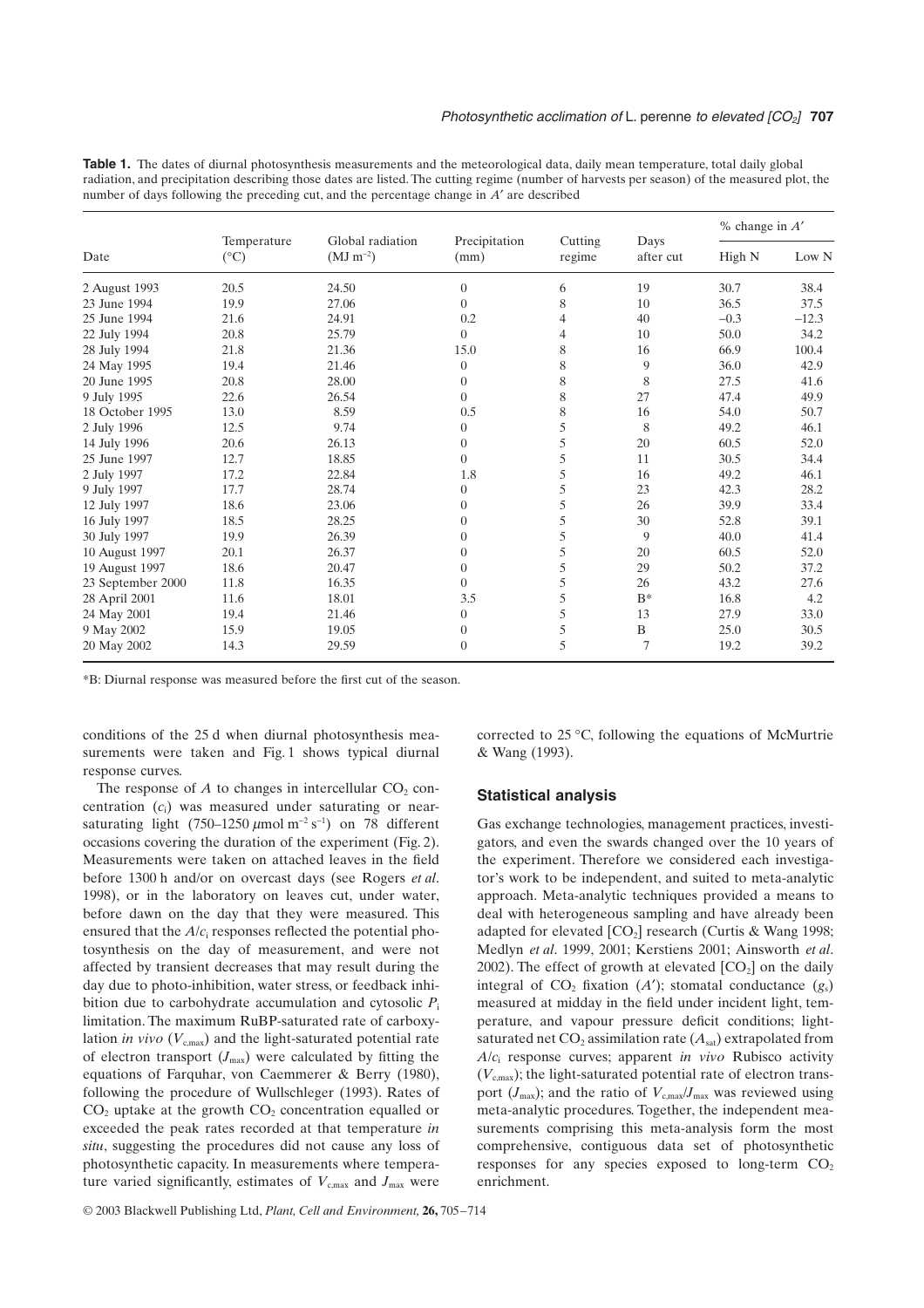

**Figure 1.** Diurnal time course of the rate of leaf  $CO<sub>2</sub>$  uptake  $(A)$ in *Lolium perenne* grown at 360 ( $\circ$ ,  $\triangle$ ) and 600 mmol mol<sup>-1</sup> ( $\bullet$ ,  $\blacktriangle$ ) with two N fertilization treatments of 14 ( $\triangle$ ,  $\blacktriangle$ ) and 56 ( $\heartsuit$ ,  $\bullet$ ) g N m<sup>-2</sup> year<sup>-1</sup>. Plants were measured on (a) 18 October 1995; (b) 30 July 1997; and (c) 9 May 2002. Meteorological data describing the dates of measurement is given in Table 1.



**Figure 2.** The percentage change of daily integrated carbon assimilation with growth at elevated  $[CO<sub>2</sub>]$ . Sample sizes  $(n)$  for each categorical treatment are given in parenthesis. The mean effect sizes (*r*) surrounded by 95% confidence intervals are shown.

The natural log of the response ratio  $[\ln(r)] = \ln(X_e)$  $ln(X_a)$ ) was used as the metric in all of our analyses, where  $r$  is the mean value in elevated  $[CO_2]$ /mean value in ambient  $[CO<sub>2</sub>]$  (Hedges, Gurevitch & Curtis 1999; Rosenberg, Adams & Gurevitch 2000). The meta-analysis procedure followed the techniques of Curtis & Wang (1998), using the statistical software, MetaWin (Rosenberg *et al*. 2000). A mixed-model analysis was used, based on the assumption of random variation in effect sizes between individual measurements. A weighted parametric analysis was used (Gurevitch & Hedges 1999), and each individual observation or response was weighted by the reciprocal of the mixed-model variance, which is the sum of the natural log of the response ratio and the pooled within-class variance (Hedges *et al.* 1999). A response to elevated [CO<sub>2</sub>] was considered significant if a 95% confidence interval for the natural log of a given response variable did not overlap with zero, where zero represents no change in elevated  $[CO<sub>2</sub>]$ .

The mean parameter values for both ambient and elevated  $[CO<sub>2</sub>]$  treatments and standard deviations around those values were extracted from the original data files stored for each year of the experiment. This information was required in order to weight the analysis according to the sampling levels (see Curtis & Wang 1998). To address our four predictions, we examined the effect of N fertilization level, cutting regime, the number of days after cut (DAC), and timing with respect to month, season, and year. Two levels of N fertilization, two cutting regimes (frequent and infrequent), two discrete levels of DAC (1–20 d and 21 or more days), three climatological seasons according to mean temperature (March to May, Spring; June to August, Summer; September to November, Autumn), and three categories dividing years of the experiment (early, 1993–95; middle, 1996–97; late, 2000–02) were included in the anal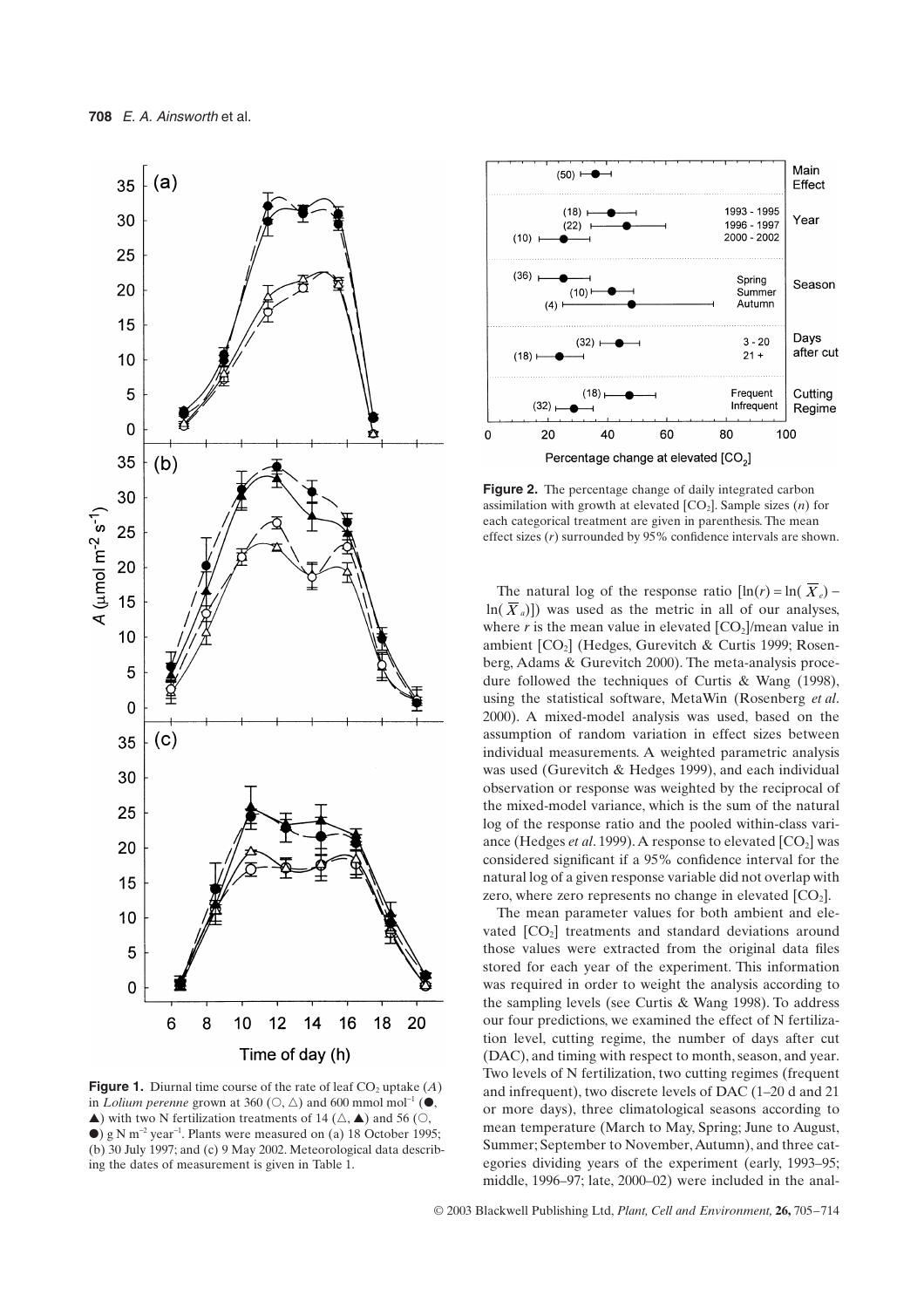ysis. Years were divided, as indicated, based on changes in the N status of the plots (Daepp *et al*. 2000). Input to the high N plots overcame an initial limitation of N on the yield response after 1995 (Daepp *et al*. 2000). The late years of the experiment were divided into a separate category because no photosynthesis measurements were taken in 1998 and 1999.

# **RESULTS**

#### **Photosynthesis** *in situ*

*In situ* measurements of the diurnal course of  $CO<sub>2</sub>$  uptake (*A*) were made on 25 d over the 10 years of the Swiss FACE experiment (Table 1, Fig. 1). Growth at elevated  $[CO<sub>2</sub>]$ resulted in a 36% stimulation in A', from an average 644 mmol m<sup>-2</sup> d<sup>-1</sup> in ambient [CO<sub>2</sub>] to 893 mmol m<sup>-2</sup> d<sup>-1</sup> in elevated  $[CO_2]$ . Coincidentally, this average stimulation is almost identical to the 38% increase seen on the first day of measurements in August 1993 and the 39% stimulation on the last day of measurements in May 2002 (Table 1). There was significant variation in the percentage stimulation of  $A'$  at elevated  $[CO_2]$  during different years and seasons (Table 2, Fig. 2). From 1993 to 1997, the percentage stimulation of  $A'$  was over  $40\%$ ; by 2000–02, the percentage stimulation was 25%. However, all but two of the diurnal measurements in 2000–02 were in the spring. Over the experiment as a whole, the stimulation of *A*¢ with growth in elevated  $[CO<sub>2</sub>]$  was just 25% in the spring, which is significantly less than the 41% stimulation in the summer and 48% stimulation in the autumn (Fig. 2).

Partial defoliation abruptly decreased the source : sink ratio of the plants and significantly increased the stimulation of  $A'$  in elevated  $[CO_2]$  (Table 1, Fig. 2). In the first 20 d following a cut, stimulation of *A*¢ with growth at elevated  $[CO<sub>2</sub>]$  was 44%. However, with continued regrowth, stimulation in  $A'$  diminished. After  $21+$  days following a cut, the percentage stimulation in *A*¢ was just 23%. Cutting frequency also significantly affected the percentage change in  $A'$  with growth at elevated  $[CO_2]$ . Plants that were frequently harvested had a 47% increase in *A*¢, but plants that

**Table 2.** Between-group heterogeneity  $(Q_b)$  for  $CO_2$  effect size across categorical variables for daily integrated  $CO<sub>2</sub>$  uptake  $(A<sup>'</sup>)$ , stomatal conductance  $(g_s)$ , light-saturated  $CO_2$  uptake rate  $(A_{sat})$ , maximum velocity of Rubisco carboxylation  $(V_{c,max})$ , maximum rate of electron transport ( $J_{\text{max}}$ ), and  $V_{\text{c,max}}/J_{\text{max}}$ . Each response variable was represented by *k* independent evaluations

| Variable                    | k  | Nitrogen | Cutting<br>regime | Days<br>after cut | Month  | Year     |
|-----------------------------|----|----------|-------------------|-------------------|--------|----------|
| A'                          | 50 | 1.00     | 13.66**           | 15.99**           | 12.38* | $12.65*$ |
| $g_{s}$                     | 39 | 0.83     | 5.40              | 2.16              | 6.24   | $6.71*$  |
| $A_{\text{sat}}$            | 43 | 0.69     | 3.38              | $50.70**$         | 0.83   | $11.32*$ |
| $V_{\rm c,max}$             | 86 | $8.77*$  | 2.89              | $8.16*$           | 5.54   | 7.32     |
| $J_{\rm max}$               | 66 | 1.08     | 2.54              | 1.96              | 1.16   | 1.89     |
| $V_{\rm c,max}/J_{\rm max}$ | 59 | 2.20     | 0.03              | 2.23              | 0.70   | 3.22     |

\**P* <0.05, \*\**P* <0.01.

© 2003 Blackwell Publishing Ltd, *Plant, Cell and Environment,* **26,** 705–714



**Figure 3.** The percentage change in stomatal conductance (*g*s) with growth at elevated  $[CO<sub>2</sub>]$ . Sample sizes  $(n)$  for each categorical treatment are given in parenthesis. The mean effect sizes (*r*) surrounded by 95% confidence intervals are shown.

were infrequently cut had only a 29% increase (Fig. 2). However, when the infrequently cut plants were measured within the first 20 d following a cut, the stimulation of *A'* was 38%.

Daily carbon assimilation was significantly increased in *L. perenne* grown at elevated [CO<sub>2</sub>] despite a significant 31% decrease in  $g_s$  (Fig. 3). Average  $g_s$  was 621 mmol m<sup>-2</sup> s<sup>-1</sup> in ambient [CO<sub>2</sub>] and 442 mmol m<sup>-2</sup> s<sup>-1</sup> in elevated [CO<sub>2</sub>] when averaged over all measurement periods. The percentage change in *g*<sup>s</sup> was significantly affected by year of measurement (Table 2, Fig. 3). During the first 3 years of the experiment, *g*<sup>s</sup> was reduced by 20%, with a further reduction to 30% from 1996 to 1997, and to nearly 40% in 2000–02.

#### *A***/***c***<sup>i</sup> response**

The response of *A* to changing *c*<sup>i</sup> was measured on over 900 leaves over the duration of the experiment in order to define the light-saturated rate of *A* at growth  $[CO_2]$  ( $A<sub>sat</sub>$ ),  $V_{\text{c,max}}$  and  $J_{\text{max}}$  (Fig. 4). Growth at elevated  $[CO_2]$  resulted in an average 43% stimulation of *A*sat (Fig. 5) from a mean of 17.5  $\mu$ mol m<sup>-2</sup> s<sup>-1</sup> in ambient [CO<sub>2</sub>] to 24.4  $\mu$ mol m<sup>-2</sup> s<sup>-1</sup> in elevated  $[CO_2]$ . The percentage change in  $A<sub>sat</sub>$  was significantly altered during different years of the experiment (Table 2, Fig. 5). During the first 3 years (1993–95), stimulation of *A*sat was just 30%, but from 1996 to 1997, stimulation of  $A_{\text{sat}}$  in elevated  $\text{[CO}_2\text{]}$  was over 50%. This contrasts with the results previously described for *A'*, where stimulation was greatest in the early years of the experiment. The difference in percentage change at elevated  $[CO<sub>2</sub>]$  between the years arises from differences in measured values of  $A_{\text{sat}}$ in ambient  $[CO_2]$ . From 1993 to 1995, the mean value of  $A_{\text{sat}}$  for control plots was 18.8  $\mu$ mol m<sup>-2</sup> s<sup>-1</sup>; however, from 1996 to 1997, the mean  $A<sub>sat</sub>$  for control plots was 15.6  $\mu$ mol m<sup>-2</sup> s<sup>-1</sup>. During both measurement periods, the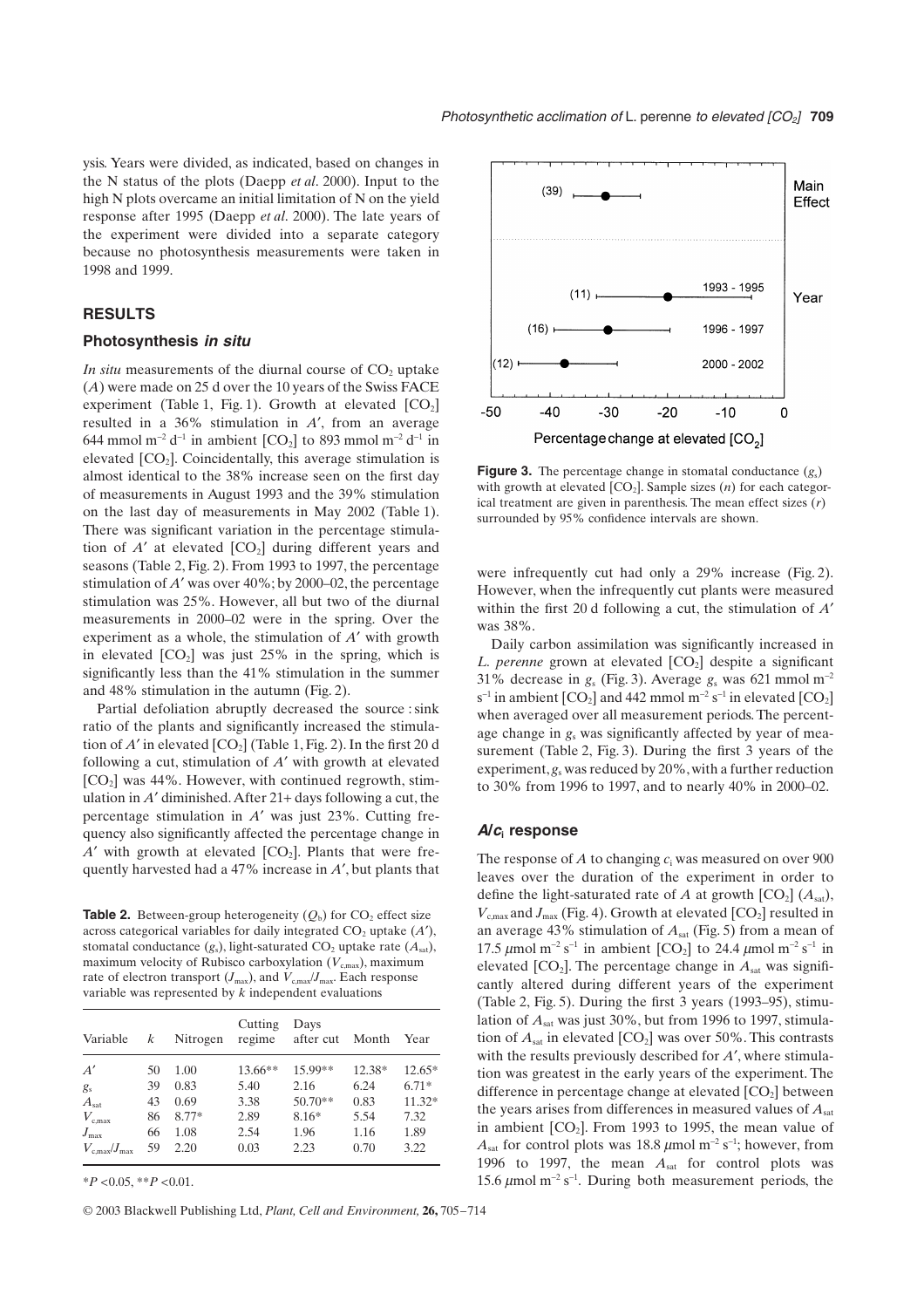

**Figure 4.** The response of light-saturated carbon assimilation (*A*) to changes in intracellular carbon dioxide concentration (*c*i) for two of the 78 measurement dates. Arrows represent the operating point of photosynthesis. Plants were measured on (a) 9 August 1993 and (b) 28 April 2001.

mean  $A_{\text{sat}}$  for FACE plots was 24.0  $\mu$ mol m<sup>-2</sup> s<sup>-1</sup>. Thus, the variation in *A*sat between years does not appear to be caused by any physiological or biochemical changes in grasses grown at elevated  $[CO<sub>2</sub>]$ .



**Figure 5.** The percentage change of light-saturated  $CO<sub>2</sub>$  uptake  $(A<sub>sat</sub>)$  with growth at elevated  $[CO<sub>2</sub>]$ . Sample sizes (*n*) for analyses are shown in parenthesis. The mean effect (*r*) surrounded by 95% confidence interval is shown.

Cutting the swards had a large effect on the percentage response of  $A<sub>sat</sub>$  in elevated  $[CO<sub>2</sub>]$  (Fig. 5). Initially following a cut (3-20 d after cut),  $A<sub>sat</sub>$  was stimulated by 59%, but 21+ days following a cut, stimulation was reduced to just 29%. This highly significant effect of partial defoliation on *A*sat (Table 2) follows the same trend described for *A*¢, where the initial large stimulation was reduced coincident with leaf area development and increased photosynthate supply in ageing swards.

The *A*/*c*i response curve analysis revealed that photosynthesis was largely limited by  $V_{\text{c,max}}$  in both ambient and elevated  $[CO_2]$  (Fig. 4). Growth at elevated  $[CO_2]$  resulted in an average 18% decrease in  $V_{\text{c,max}}$ ; however, N fertilization level significantly affected the percentage response (Table 2, Fig. 6a). Under high N conditions,  $V_{\text{c,max}}$  was reduced by 12% and under low N conditions,  $V_{\text{c,max}}$  was reduced by 23% (Fig. 6a). Similarly, days after cut significantly affected the response (Table 2). In the first 20 d after a cut,  $V_{\text{c,max}}$  was reduced by 14%; thereafter, the percentage reduction increased to 25% (Fig. 6a). There was a significant interaction between N fertilization and days after cut. Under high N conditions in the first 20 d following a cut, no significant reduction in  $V_{\text{c,max}}$  was detected; however,



**Figure 6.** The percentage change of  $V_{c,max}$  with growth at elevated  $[CO<sub>2</sub>]$ . (a) Main effect when all data are considered, as well as the categorical effects of days after cut (DAC) and nitrogen fertilization level. (b) Interactive effects of DAC and N. Sample sizes (*n*) are given in parenthesis. Mean response ratio (*r*) surrounded by 95% confidence interval is shown.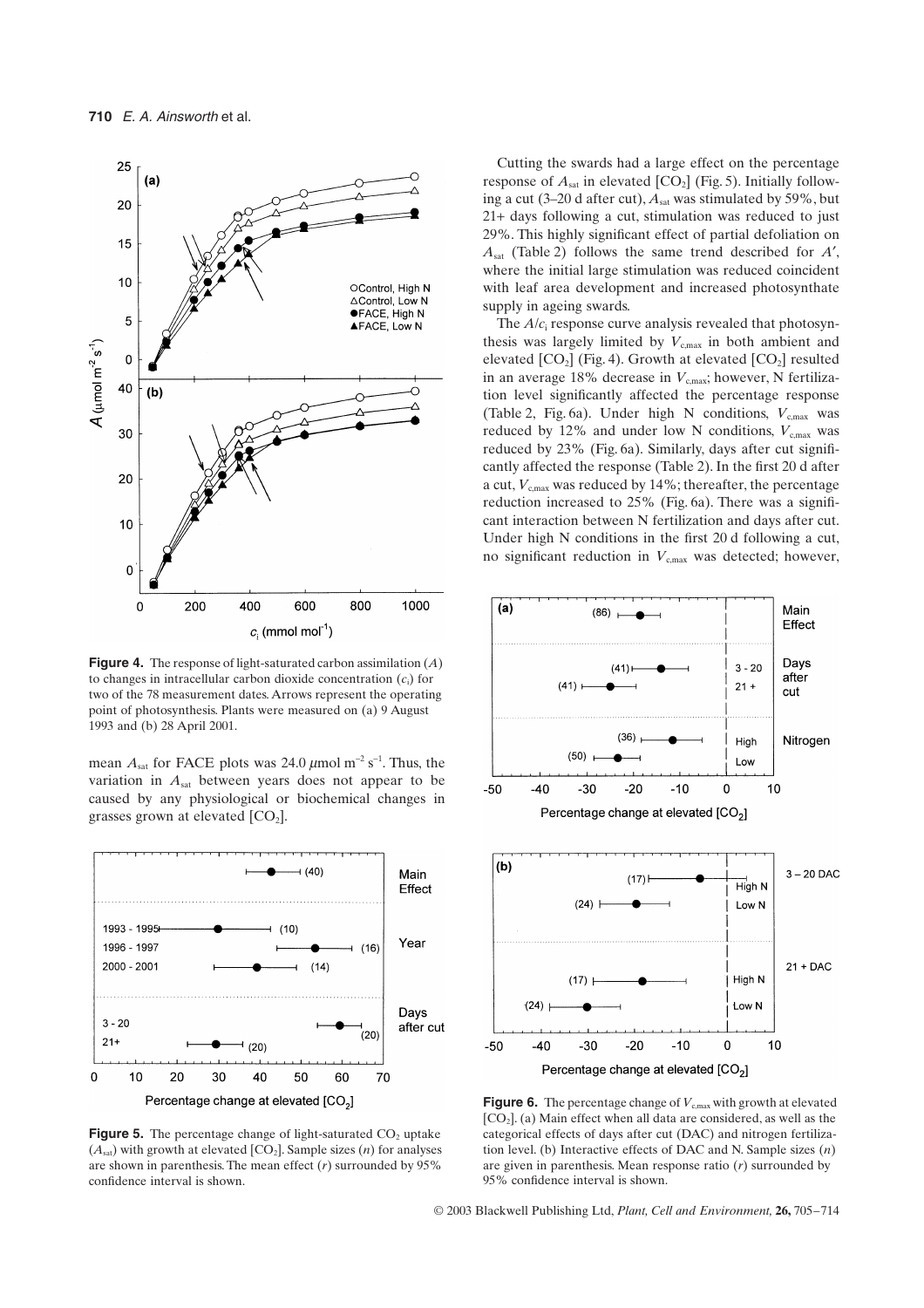under low N conditions,  $V_{\text{c,max}}$  was reduced by 20% (Fig. 6b). After 21 d or more following a cut, there was a significant reduction in  $V_{c,max}$  under both high and low N fertilization conditions (Fig. 6b). The time-dependent reduction in  $V_{c,max}$  coincides with reductions in the percentage stimulation in both *A*sat and *A*¢.

The percentage change in elevated  $[CO_2]$  in  $J_{\text{max}}$  was less than the change in  $V_{c,max}$ . Growth at elevated  $[CO_2]$  resulted in a 9% decrease in  $J_{\text{max}}$  and no categorical variables significantly altered this response (Table 2). The interaction between days after cut and N fertilization followed the same general trend as previously described for  $V_{\text{c,max}}$ (Fig. 7). Under high N conditions in the first 20 d following a cut, no reduction in  $J_{\text{max}}$  was apparent. However, in low N conditions, there was a significant  $10\%$  reduction in  $J_{\text{max}}$ with growth at elevated  $[CO_2]$  (Fig. 7). Three weeks or more following a cut, the percentage reduction in  $J_{\text{max}}$  with growth at elevated  $[CO_2]$  under both high and low N conditions increased, but the confidence intervals around those means increased as the sample size was reduced.

The ratio of  $V_{\text{cmax}}/J_{\text{max}}$  was unchanged by growth at elevated  $[CO_2]$  except for plants grown under low N conditions, 3 weeks or more following a cut, in which the ratio was reduced by 20% (Fig. 8). A significant reduction in the ratio represents a shift of resources away from Rubisco and coincides with the period of greatest acclimation of both  $V_{\text{c,max}}$  and  $J_{\text{max}}$  (Figs 6b & 7).

## **DISCUSSION**

We report 10 years of photosynthetic data for the longest, continuously running *FACE* experiment, to date. Photosynthetic carbon assimilation of *L. perenne* was stimulated continuously with growth at elevated  $[CO<sub>2</sub>]$ , despite significant transient decreases in apparent *in vivo* Rubisco activity  $(V_{c,max})$  and electron transport contributing to RubP regeneration  $(J_{\text{max}})$ , and a long-term decline in stomatal



**Figure 7.** The percentage change of  $J_{\text{max}}$  with growth at elevated  $[CO_2]$ . Sample sizes  $(n)$  for analyses are shown in parenthesis. The mean effect sizes (*r*) surrounded by 95% confidence intervals are shown.



**Figure 8.** The percentage change in the  $V_{c,max}/J_{max}$  ratio with growth at elevated  $[CO_2]$ . Sample sizes  $(n)$  for analyses are shown in parenthesis. The mean effect sizes (*r*) surrounded by 95% confidence intervals are shown.

conductance (*g*s). Photosynthetic acclimation, as indicated by significant decreases in  $V_{c,max}$  in response to growth at elevated  $[CO_2]$ , was dependent upon the carbon-sink status of the plants and was strongest under conditions of high source : sink ratio and low N fertilization. Increased sink strength of the swards following harvest completely alleviated photosynthetic acclimation in plants grown under high N fertilization. It did not totally alleviate acclimation in plants grown under low N conditions. These findings support the general hypothesis of Long & Drake (1992) and Drake *et al*. (1997), and the observations of Rogers *et al*. (1998) based on a single harvest of *L. perenne*. This is, that a decrease in Rubisco activity is accentuated under conditions of low sink/source activity, especially when a low nitrogen supply may limit the capacity for generating additional sinks.

# **Sustained stimulation of photosynthetic carbon uptake**

Over 10 years of growth at elevated  $[CO<sub>2</sub>]$ , stimulation of daily integrated carbon uptake was 36%. The mean stimulation in light-saturated photosynthesis was slightly higher, at 43%. This difference is consistent with theoretical expectations. Growth at elevated  $[CO<sub>2</sub>]$  increases photosynthesis at all light levels by competitively inhibiting the Rubiscocatalyzed oxygenation. However, in saturating light, a further increase in photosynthesis results, because the enzyme Rubisco is not  $CO_2$ -saturated at the current atmospheric concentration (Long 1991). The daily integral of photosynthesis includes periods of the day when photosynthesis will be light-limited as well as periods when it will be lightsaturated. The degree of stimulation reported here for *L. perenne* is slightly higher than the 33% average stimulation in photosynthesis reported for prior studies of  $C_3$  grasses grown under elevated [CO<sub>2</sub>] (Wand *et al.* 1999). A significant stimulation of carbon uptake was maintained for the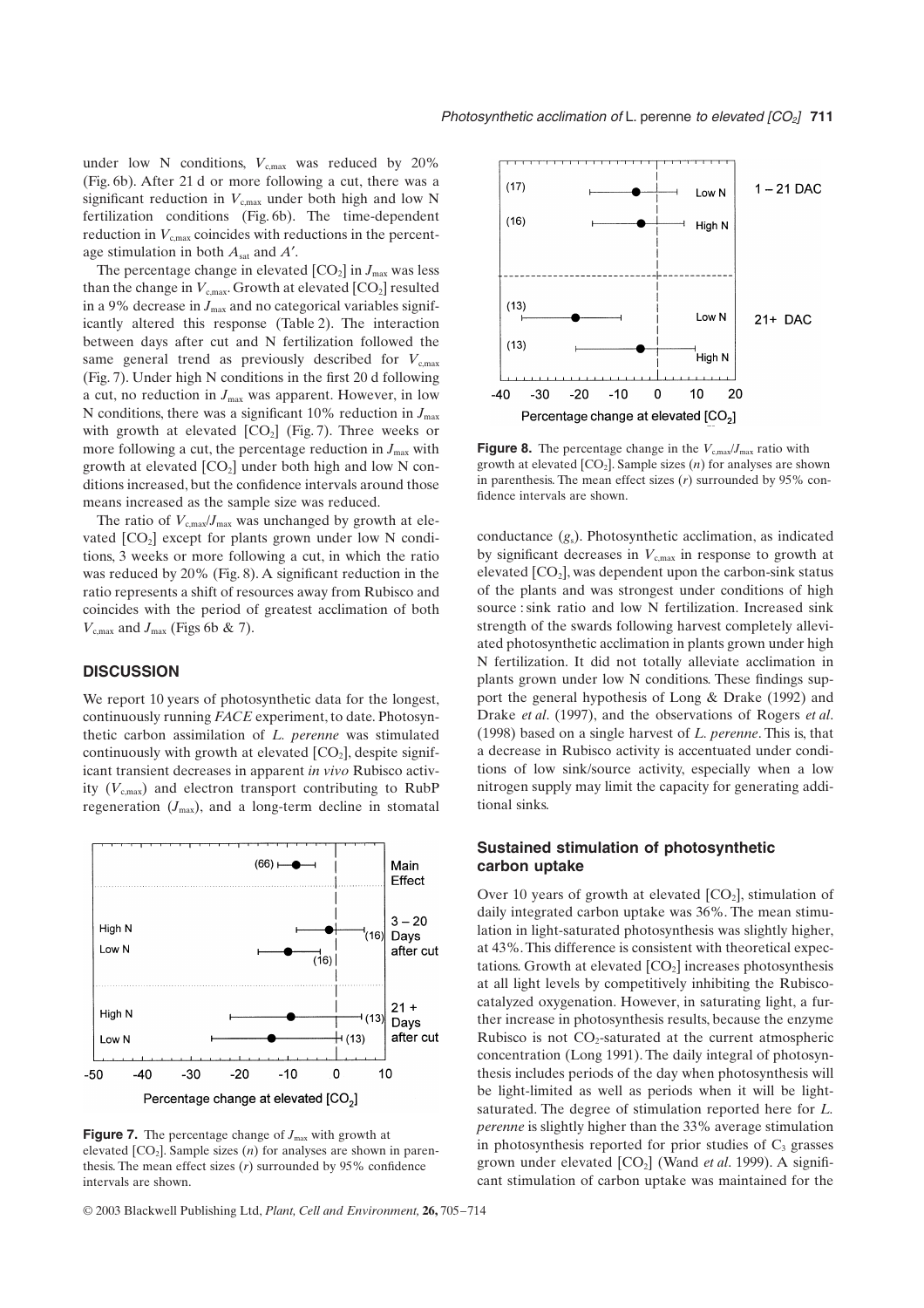duration of the *FACE* experiment; however, the degree of stimulation was lower in the spring than in the summer. Again this is consistent with theoretical expectation, where because of the differing sensitivities of Rubisco oxygenase and carboxylase activity, the proportionate stimulation of photosynthesis by a given increase in  $[CO<sub>2</sub>]$  will rise with temperature (Long 1991). Because the majority of measurements during the last 3 years of the experiment were taken in the spring, stimulation of  $A'$  was significantly less from 2000 to 2002 than in the early years of the experiment. It is also possible that during spring, temperatures were low enough to restrict growth of the swards (Newton *et al*. 1994; Clark *et al*. 1995), leading to conditions of source–sink imbalance. Indeed, analysis of leaves in early spring 2001 and 2002 before the first harvest of the season, revealed high levels of carbohydrates in source leaves, especially under low N and high  $CO<sub>2</sub>$  conditions (Ainsworth, unpublished results).

In grasslands, defoliation leads to a decline in photosynthetic C gain due to a reduction in the photosynthetically active leaf area. Carbohydrate reserves are depleted and potentially limit regrowth at severe defoliation (Richards 1993). Elevated  $[CO<sub>2</sub>]$  may consequently stimulate regrowth through an increase in the availability of newly fixed and stored carbon (Nijs, Impens & Behaeghe 1988). Our analysis revealed that during the Swiss *FACE* experiment, the percentage increase in photosynthetic carbon uptake in the first 20 d following a harvest (45%) was nearly double the percentage increase later in the regrowth cycle (23%). The large positive effect on photosynthesis immediately following harvest coincides with an increase in total dry matter and leaf area (Suter, Nösberger & Lüscher 2001). Towards the end of a regrowth period, as photosynthetic stimulation was reduced, carbohydrates accumulated in source leaves, especially under low N and high  $[CO<sub>2</sub>]$ (Fischer *et al*. 1997; Rogers *et al*. 1998; Isopp *et al*. 2000). Specific leaf area and apparent nocturnal carbohydrate export also decreased late in a regrowth cycle (Hebeisen *et al*. 1997a, Fischer *et al*. 1997). Consequently, late in the regrowth cycle, total dry matter and leaf area failed to show any net increase with growth at elevated  $[CO<sub>2</sub>]$ , and tiller number decreased (Suter *et al*. 2001).

## Acclimation of photosynthesis to elevated [CO<sub>2</sub>]

The photosynthetic capacity of *L. perenne* was clearly decreased by elevated  $[CO_2]$ . The value of  $V_{c,max}$  was reduced significantly by 18% (Fig. 6) and  $J_{\text{max}}$  was reduced by 9% (Fig. 7). From 1995 to 1998, elevated  $[CO<sub>2</sub>]$  caused an approximate 15% reduction in leaf N concentration (Hartwig *et al*. 2002). There was no significant acclimation of photosynthesis in *L. perenne* early in the Swiss *FACE* experiment under high N fertilization and immediately following defoliation in low N conditions (Rogers *et al*. 1998). However, analysis of the entire 10 years of data from the *FACE* experiment revealed that acclimation could occur under both high N and low N fertilization conditions, but the degree of acclimation was significantly less under high N conditions (Fig. 6). Acclimation was completely ameliorated in plants grown under high N conditions immediately following a harvest (Fig. 6), but there was still significant down-regulation of  $V_{\text{cmax}}$  in the first 3 weeks following harvest in plants grown under low N. During that period there was also a reduction in the  $V_{c,max}/J_{max}$  ratio (Fig. 8). Isopp *et al*. (2000) found that total leaf protein was reduced in *L*. *perenne* grown under low N and elevated  $[CO_2]$  immediately following a cut, but there was no reduction in plants grown under high N and elevated  $[CO_2]$ . Suter *et al.* (2001) suggested that there was little or no capacity to use additional C under elevated  $[CO_2]$  at the end of the regrowth cycle in *L. perenne* grown under high N, since neither leaf area, total dry matter nor yield showed any increase over control. These results strongly support the hypothesis that acclimation of photosynthesis to growth at elevated  $[CO<sub>2</sub>]$ is due to limitation of the development of sinks for photo-assimilate.

## **CONCLUSIONS**

A significant stimulation of both light-saturated photosynthesis and daily integrals of photosynthesis was maintained throughout the 10 year life of a *L. perenne* sward managed as a herbage crop and grown in the open under elevated  $[CO<sub>2</sub>]$ . The stimulation was maximal following harvest, at the warmest times of year and with a high supply of nitrogen, but decreased progressively during regrowth following each harvest. This was associated with a loss of apparent *in vivo* Rubisco activity and was most pronounced in the low nitrogen treatment. The results were consistent with the hypothesis that acclimation of photosynthetic capacity in response to growth at elevated  $[CO<sub>2</sub>]$  depends on the availability of sinks for the additional carbon and that ability to form new sinks is limited by nitrogen. Stomatal conductance was significantly lower throughout the 10 years in elevated  $[CO<sub>2</sub>]$ . This open-air field experiment provides no support for the prediction that stimulation of photosynthesis under elevated  $[CO<sub>2</sub>]$  is a transient phenomenon.

## **ACKNOWLEDGMENTS**

We acknowledge J. Anderson, J. Bryant, R. Creasey, and J. Williams for contributing data. We thank M. Frehner for assistance with photosynthetic measurements. E.A.A. is supported by the Graduate Research for the Environment Fellowship sponsored by the Department of Energy Global Change Education Program.

## **REFERENCES**

- Ainsworth E.A., Davey P.A., Bernacchi C.J., *et al.* (2002) A metaanalysis of elevated  $[CO_2]$  effects on soybean (*Glycine max*) physiology, growth and yield. *Global Change Biology* **8,** 695– 709.
- Bowes G. (1993) Facing the inevitable: plants and increasing atmospheric CO<sub>2</sub>. Annual Review of Plant Physiology and Plant *Molecular Biology* **44,** 309–332.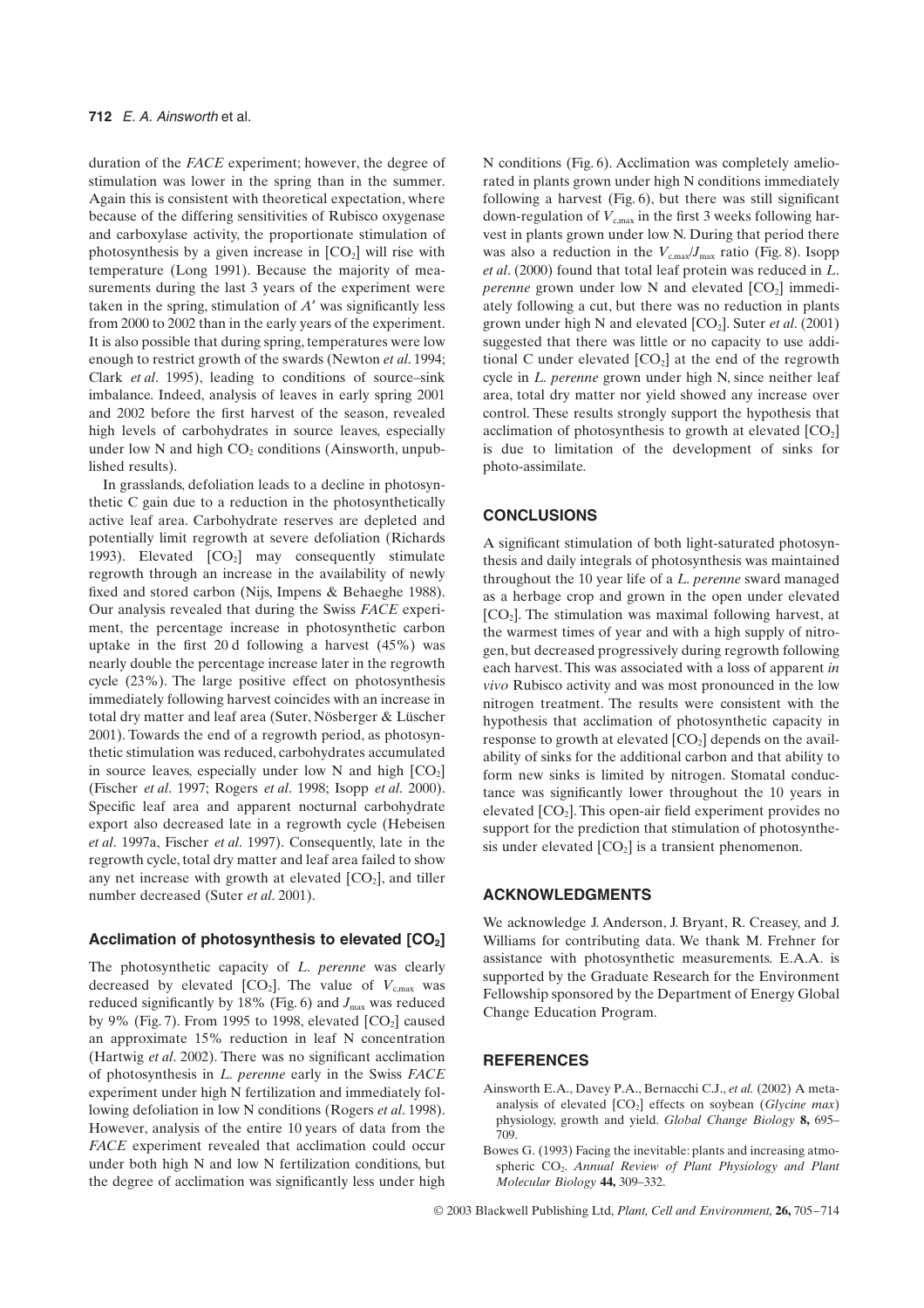- Clark H., Newton P.C.D., Bell C.C. & Glasgow E.M. (1995) The influence of elevated  $CO<sub>2</sub>$  and simulated seasonal-changes in temperature on tissue turnover in pasture turves dominated by perennial ryegrass (*Lolium perenne*) and white clover (*Trifolium repens*). *Journal of Applied Ecology* **32,** 128–136.
- Curtis P.S. & Wang X. (1998) A meta-analysis of elevated  $CO<sub>2</sub>$ effects on woody plant mass, form, and physiology. *Oecologia* **113,** 299–313.
- Daepp M., Suter D., Almeida J.P.F., Isopp H., Hartwig U.A., Frehner M., Blum H., Nösberger J. & Lüscher A. (2000) Yield response of *Lolium* swards to free air CO<sub>2</sub>enrichment increased over six years in a high N input system on fertile soil. *Global Change Biology* **6,** 805–816.
- Davey P.A., Parsons A.J., Atkinson L., Wadge K. & Long S.P. (1999) Does photosynthetic acclimation to elevated  $CO<sub>2</sub>$ increase photosynthetic nitrogen-use efficiency? A study of three native UK grassland species in open-top chambers. *Functional Ecology* **13,** 21–28.
- Drake B.G., González Meier M.A. & Long S.P. (1997) More efficient plants: a consequence of rising CO2? *Annual Review of Plant Physiology and Plant Molecular Biology* **48,** 609–639.
- FAO (1995) *FAO Yearbook Production 1994*. Food and Agriculture Organization of the United Nations, Rome, Italy.
- Farquhar C.D., von Caemmerer S. & Berry J.A. (1980) A biochemical model of photosynthetic  $CO<sub>2</sub>$  assimilation in leaves of C3 species. *Planta* **149,** 78–90.
- Farrar J.F., Williams M.L. (1991) The effects of increased atmospheric carbon dioxide and temperature on carbon partitioning, source-sink relations and respiration. *Plant, Cell and Environment* **14,** 819–830.
- Fischer B.U., Frehner M., Heibesen T., Zanetti S., Stadelmann F., Lüscher A., Hartwig U.A., Hendrey G.R., Blum H. & Nösberger J. (1997) Source-sink relations in *Lolium perenne* L. as reflected by carbohydrate concentrations in leaves and pseudostems during regrowth in a free air carbon dioxide enrichment (FACE) experiment. *Plant, Cell and Environment* **20,** 945–952.
- Gurevitch J. & Hedges L.V. (1999) Statistical issues in ecological meta-analyses. (Meta-analysis in ecology). *Ecology* **80,** 1142– 1150.
- Hartwig U.A., Lüscher A., Nösberger J. & Van Kessel C. (2002) Nitrogen-15 budget in model ecosystems of white clover and perennial ryegrass exposed for four years at elevated atmospheric pCO2. *Global Change Biology* **8,** 194–202.
- Hebeisen T., Lüscher A. & Nösberger J. (1997a) Effects of elevated atmospheric CO<sub>2 and</sub> nitrogen fertilisation on yield of *Trifolium repens* and *Lolium perenne*. *Acta Oecologica* **18,** 277–284.
- Hebeisen T., Lüscher A., Zanetti S., Fischer B.U., Hartwig U.A., Frehner M., Hendrey G.R., Blum H. & Nösberger J. (1997b) Growth response of *Trifolium repens* L. & *Lolium perenne* L. as monocultures and bi-species mixture to free air  $CO<sub>2</sub>$  enrichment and management. *Global Change Biology* **3,** 149–160.
- Hedges L.V., Gurevitch J. & Curtis P.S. (1999) The meta-analysis of response ratios in experimental ecology. *Ecology* **80,** 1150– 1156.
- Hendrey G.R., Ellsworth D.E., Lewin K.F. & Nagy J. (1999) A free-air enrichment system for exposing tall forest vegetation to elevated atmospheric CO<sub>2</sub>. *Global Change Biology* **5**, 293–309.
- Houghton J.T., Ding Y., Griggs D.J., Noguer M., van der Linden P.J., Dai X., Maskell K. & Johnson C.A. (2001) *Climate Change 2001: the Scientific Basis*. Cambridge University Press, Cambridge, England.
- Hymus G.J., Snead T.G., Johnson D.P., Hungate B.A. & Drake B.G. (2002) Acclimation of photosynthesis and respiration to elevated atmospheric CO<sub>2</sub> in two scrub oaks. *Global Change Biology* **8,** 317–328.
- Isopp H., Frehner M., Long S.P. & Nösberger J. (2000) Sucrosephosphate synthase responds differently to source-sink relations

and to photosynthetic rates: *Lolium perenne* L. growing at elevated pCO<sub>2</sub> in the field. *Plant, Cell and Environment* 23, 597– 607.

- Kerstiens G. (2001) Meta–analysis of the interaction between shade-tolerance, light environment and growth response of woody species to elevated CO<sub>2</sub>. *Acta Oecologica* 22, 61–69.
- Long S.P. (1991) Modification of the response of photosynthetic productivity to rising temperature by atmospheric  $CO<sub>2</sub>$  concentrations: has its importance been underestimated? *Plant, Cell and Environment* **14,** 729–739.
- Long S.P. & Drake B.G. (1992) Photosynthetic  $CO_2$  assimilation and rising atmospheric CO<sub>2</sub> concentrations. In *Crop Photosynthesis: Spatial and Temporal Determinants* (eds N.R. Baker & H. Thomas), pp. 69–103. Elsevier, Amsterdam, The Netherlands.
- Luo Y.Q. & Reynolds J.F. (1999) Validity of extrapolating field  $CO<sub>2</sub>$  experiments to predict carbon sequestration in natural ecosystems. *Ecology* **80,** 1568–1583.
- McLeod A.R. & Long S.P. (1999) Free-air carbon dioxide enrichment (FACE) in global change research: a review. *Advances in Ecological Research* **28,** 1–55.
- McMurtrie R.E. & Wang Y.P. (1993) Mathematical models of the photosynthetic response of tree stands to rising  $CO<sub>2</sub>$  concentrations and temperatures. *Plant, Cell and Environment* **16,** 1–13.
- Medlyn B.E., Badeck F.W., DePury D.G.G., *et al.* (1999) Effects of elevated [CO<sub>2</sub>] on photosynthesis in European forest species: a meta-analysis of model parameters. *Plant, Cell and Environment* **22,** 1475–1495.
- Medlyn B.E., Barton C.V.M., Broadmeadow M.S.J., *et al.* (2001) Stomatal conductance of forest species after long-term exposure to elevated CO<sub>2</sub> concentration: a synthesis. *New Phytologist* 149, 247–264.
- Newton P.C.D., Clark H., Bell C.C., Glasgow E.M. & Campbell B.D. (1994) Effects of elevated  $CO<sub>2</sub>$  and simulated seasonal changes in temperature on the species composition and growth rates of pasture turves. *Annals of Botany* **73,** 53–59.
- Nijs I., Impens I. & Behaeghe T. (1988) Effects of rising atmospheric carbon dioxide concentration on gas exchange and growth of perennial ryegrass. *Photosynthetica* **22,** 44–50.
- Osborne C.P., Laroche J., Garcia R.L., Kimball B.A., Wall G.W., Pinter P.J., Lamorte R.L., Hendrey G.R. & Long S.P. (1998) Does leaf position within a canopy affect acclimation of photosynthesis to elevated  $CO<sub>2</sub>$ ? Analysis of a wheat crop under freeair CO<sub>2</sub> enrichment. *Plant Physiology* 117, 1037-1045.
- Parton W.J., Scurlock J.M.O., Ojima D.S., Schimel D.S. & Hall D.O. (1995) Impact of climate-change on grassland production and soil carbon worldwide. *Global Change Biology* **1,** 13–22.
- Richards J.H. (1993) Physiology of plants recovering from defoliation. In *Grasslands for Our World* (ed. M.J. Baker), pp. 46–54. SIR Publishing, Wellington, New Zealand.
- Rogers A. & Ellsworth D.S. (2002) Photosynthetic acclimation of *Pinus taeda* (loblolly pine) to long-term growth in elevated  $pCO<sub>2</sub>$ (FACE). *Plant, Cell and Environment* **25,** 851–858.
- Rogers A., Fischer B.U., Bryant J., Frehner M., Blum H., Raines C.A. & Long S.P. (1998) Acclimation of photosynthesis to elevated  $CO<sub>2</sub>$  under low-nitrogen nutrition is affected by capacity for assimilate utilization. Perennial ryegrass under free air  $CO<sub>2</sub>$ enrichment. *Plant Physiology* **118,** 683–689.
- Rogers A. & Humphries S.W. (2000) A mechanistic evaluation of photosynthetic acclimation at elevated CO<sub>2</sub>. *Global Change Biology* **6,** 1005–1011.
- Rosenberg M.S., Adams D.C. & Gurevitch J. (2000) *Metawin: Statistical Software for Meta-Analysis*, Version 2.0. Sinauer Associates, Sunderland, MA, USA.
- Roumet C., Garnier E., Suzor H., Salager J.-L. & Roy J. (2000) Short and long-term responses of whole-plant gas exchange to elevated CO<sub>2</sub> in four herbaceous species. *Envrionmental and Experimental Botany* **43,** 155–169.

© 2003 Blackwell Publishing Ltd, *Plant, Cell and Environment,* **26,** 705–714